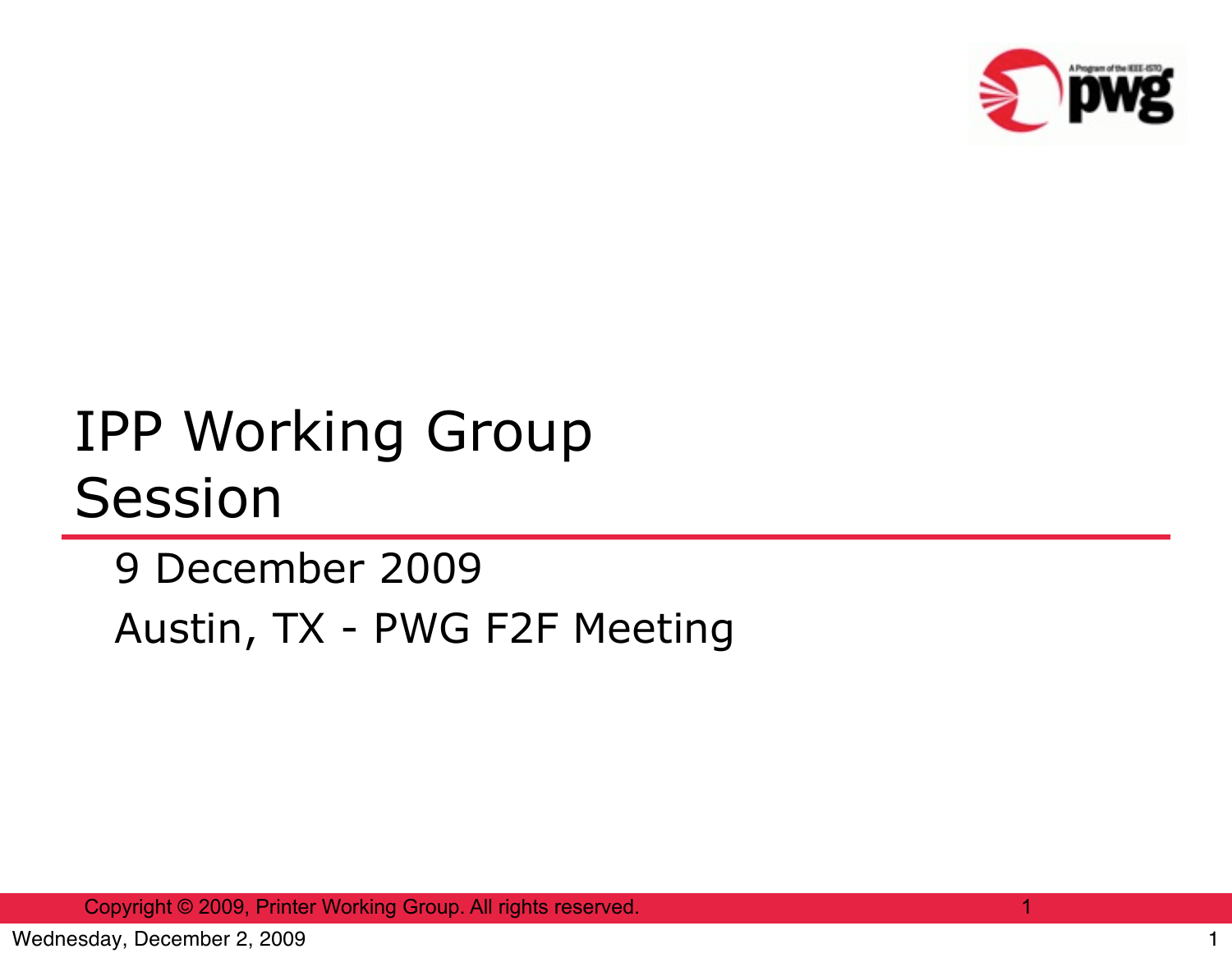## IPP WG Meeting Agenda



| $3:00 - 3:15$ | Introductions, Minute Taker, Agenda<br><b>Review</b>  |
|---------------|-------------------------------------------------------|
| $3:15-3:20$   | Current IPP document status                           |
| $3:20 - 3:30$ | Discuss IPP Everywhere BOF                            |
| $3:30 - 4:45$ | <b>Review IPP Job and Printer Operations</b><br>Set 2 |
| $4:45 - 5:00$ | <b>Action Items and Next Steps</b>                    |

Copyright © 2009, Printer Working Group. All rights reserved. 2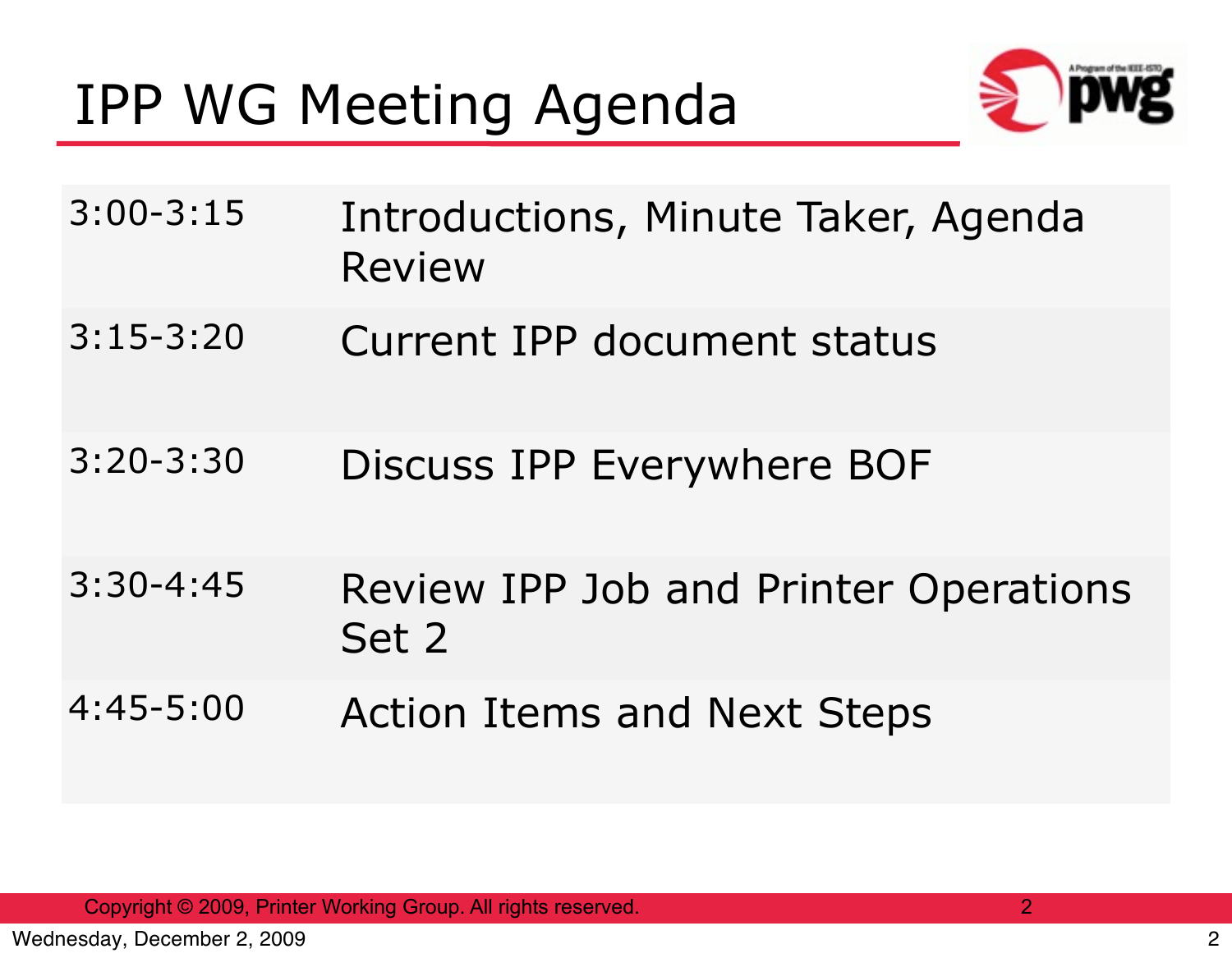

- IPP WG Chair:
	- Paul Tykodi (TCS)
- IPP WG Secretary:
	- Michael Sweet (Apple)
- IPP WG Document Editors:
	- Tom Hastings (formerly Xerox) IPP JPS2
	- Ira McDonald (High North) IPP Version 2.0
	- Mike Sweet (Apple) IPP Version 2.0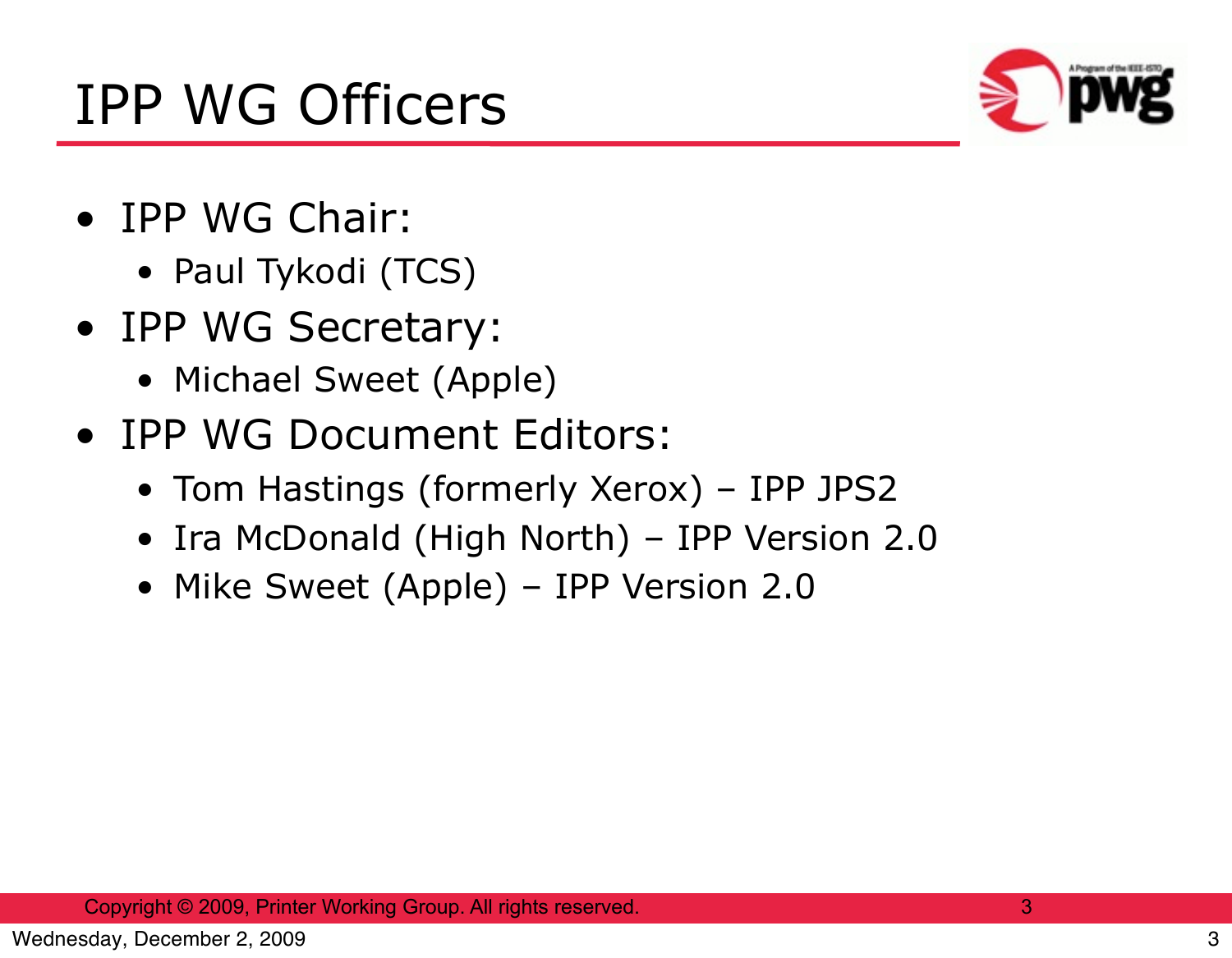

- IPP Version 2.0 First Edition
	- PWG Candidate Standard defines IPP/2.0 and IPP/2.1
	- ftp://ftp.pwg.org/pub/pwg/candidates/csipp20-20090731-5100.10.pdf
- IPP Printer State Extensions (PSX)
	- PWG Candidate Standard IPP Printer/Finisher alerts
	- ftp://ftp.pwg.org/pub/pwg/candidates/csippstate10-20090731-5100.9.pdf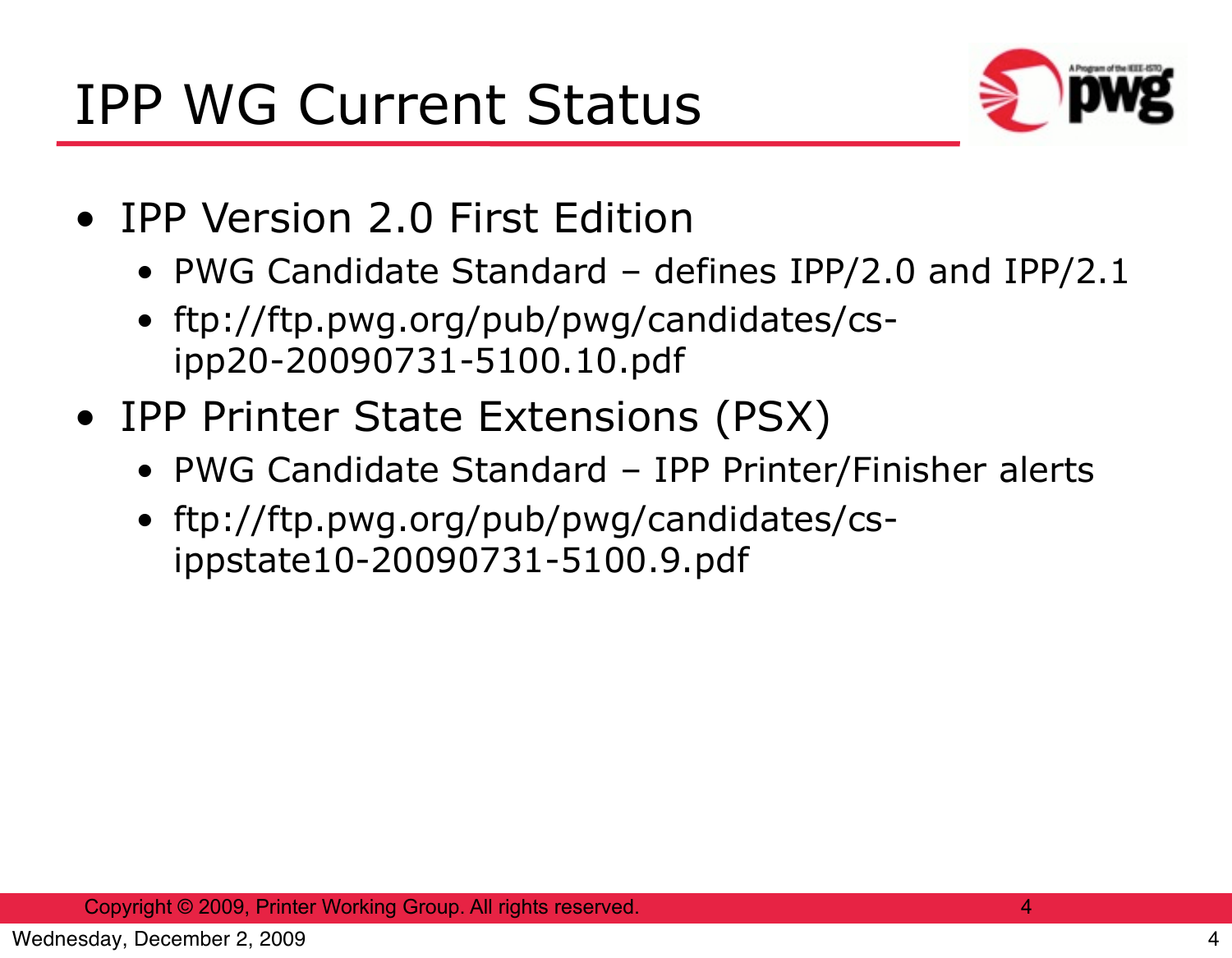

- IPP Job and Printer Operations Set2 (JPS2)
	- Prototype Draft extends IPP Production Printing Set 1
	- Resubmit-Job, Cancel-Jobs, Cancel-My-Jobs, job save, proof print, etc.
	- ftp://ftp.pwg.org/pub/pwg/ipp/wd/wdippjobprinterext10-v12-20091122-rev.pdf
- IPP Version 2.0 Project Charter
	- PWG SC Approved adds IPP Job and Printer Operations Set2
	- ftp://ftp.pwg.org/pub/pwg/ipp/charter/chippv2-20090819.pdf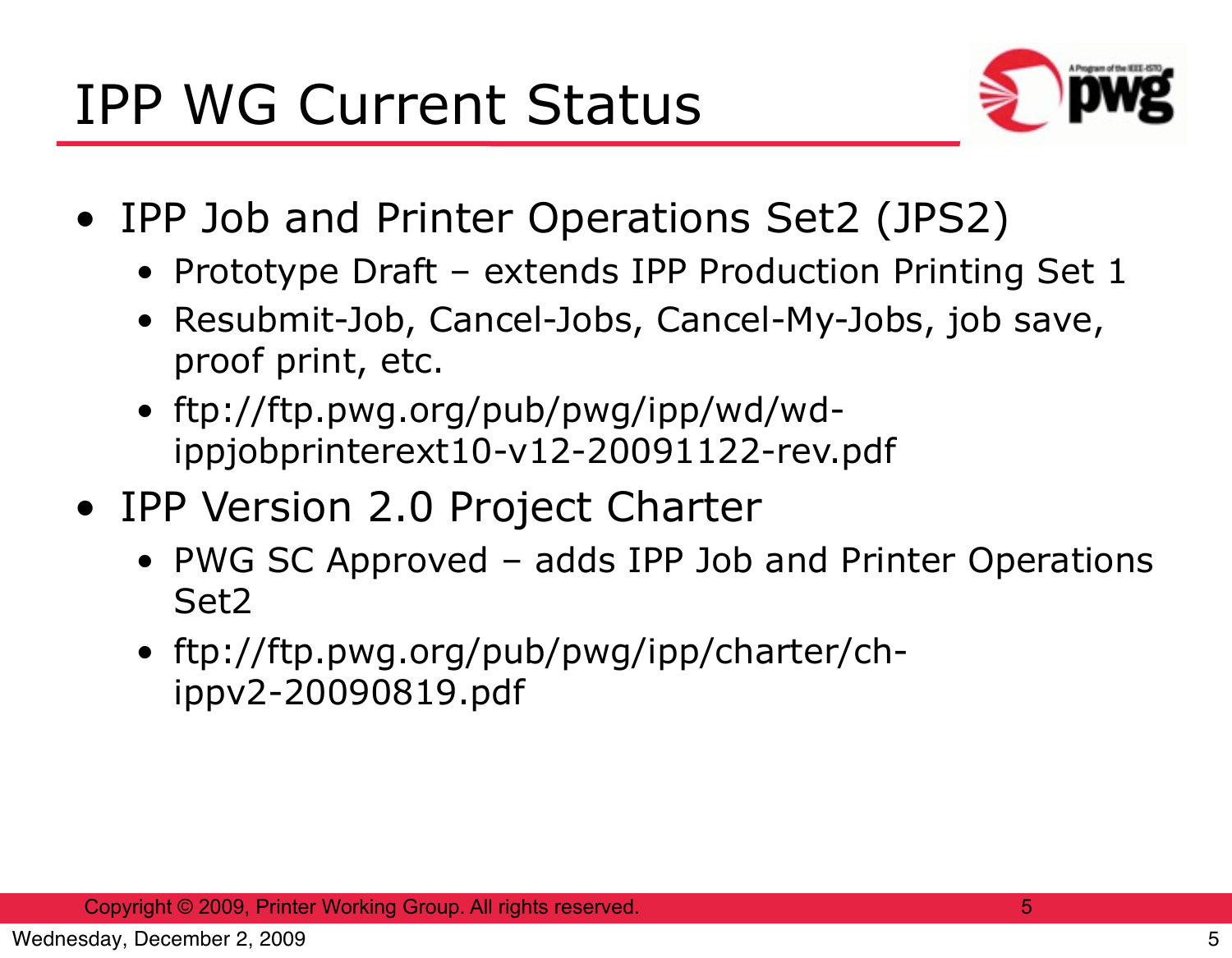

- BOF in Feb 2010 to discuss:
	- Standard document formats
	- Printer discovery
	- Getting IPP/2.0 support in every printer and client
- Preliminary goals:
	- Define a useful baseline for IPP support
	- Promote interoperability and widespread implementation of IPP/2.0 in the industry
	- Pull in other non-IPP specifications as needed
- Wiki online at:
	- http://pwg-wiki.wikispaces.com/IPP+Everywhere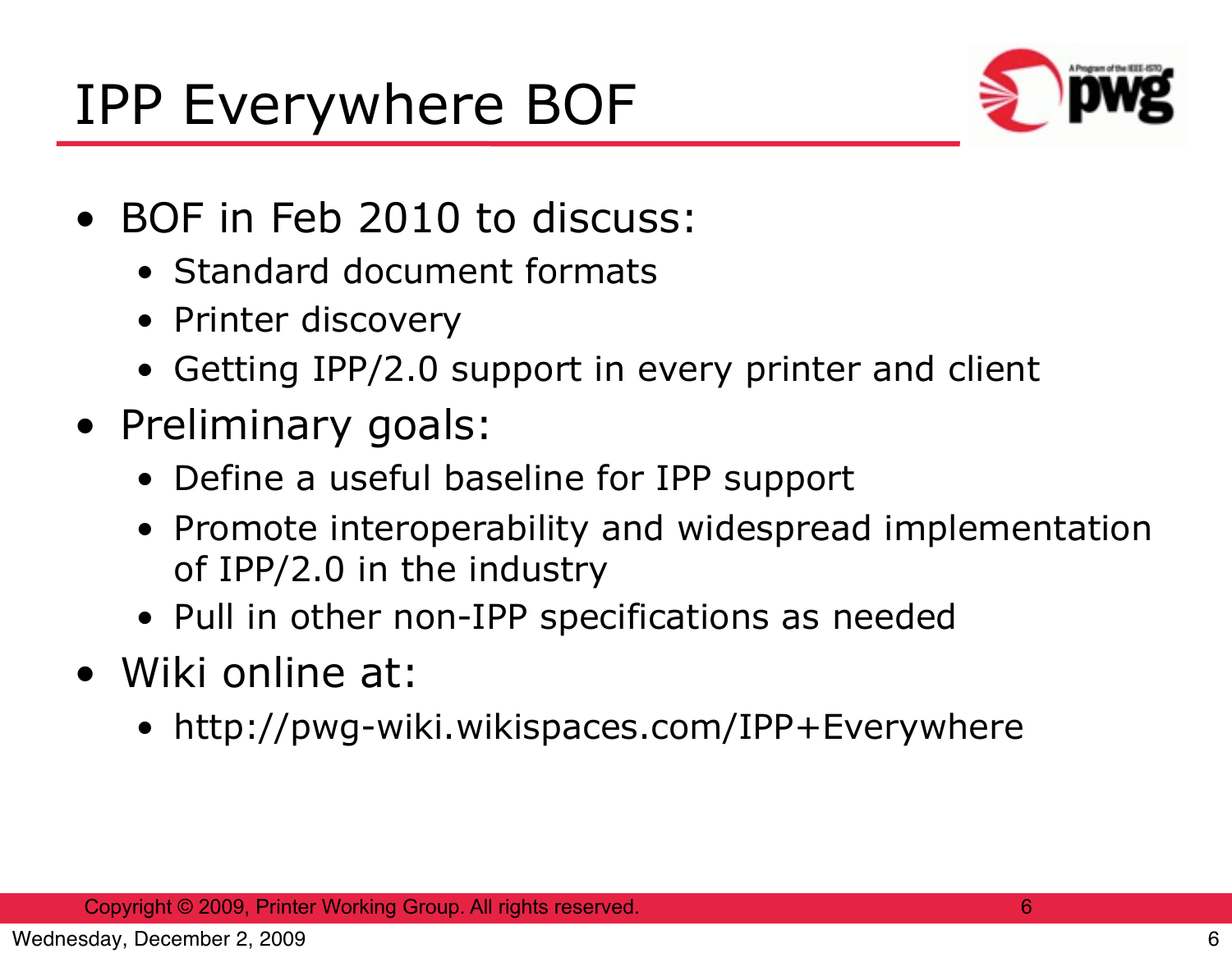

- Renamed from IPP Production Printing Set2 since the extensions are not limited to production printing and are all job and printer-based
- Separate Cancel-Jobs (operator/admin) and Cancel-My-Jobs (user) operations from the last F2F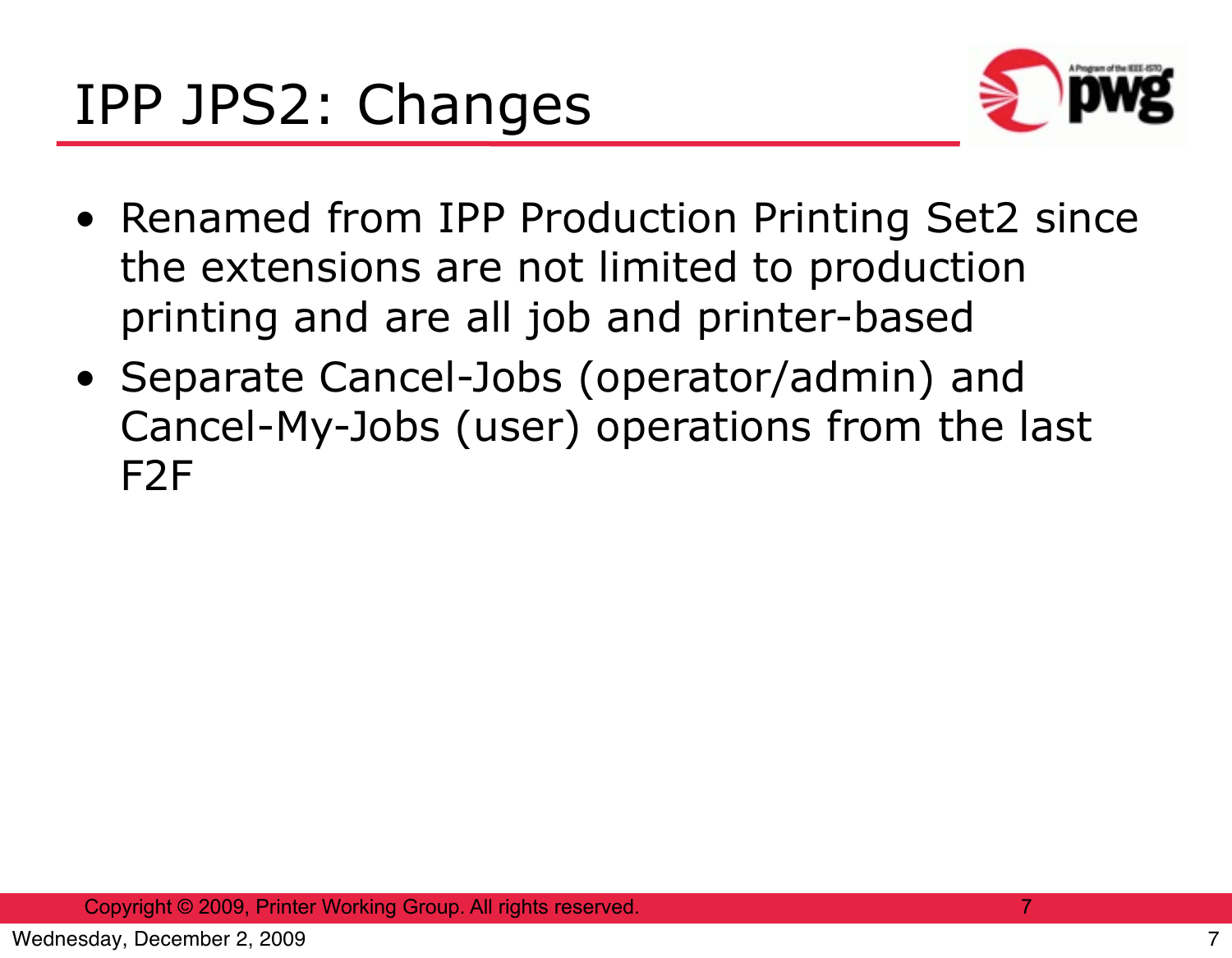

- Like Cancel-Job but for multiple jobs
- Target is always a printer-uri
- Client provides job-ids (1setOf (integer)) operation attribute to cancel a subset of all jobs
- Same security policy as Purge-Jobs (operator/ admin)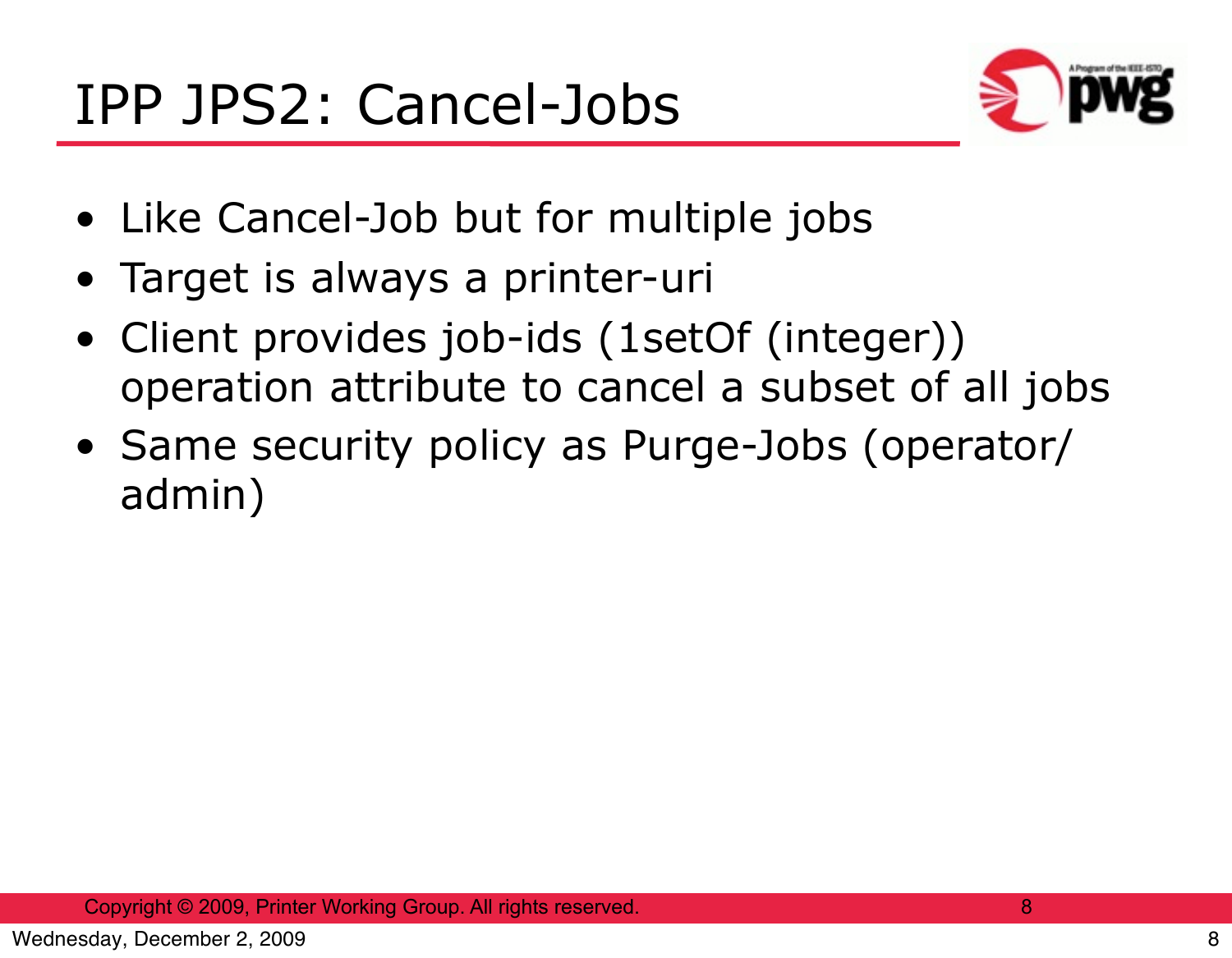

- Like Cancel-Job but for multiple jobs
- Target is always a printer-uri
- Client provides job-ids (1setOf (integer)) or myjobs (boolean) operation attributes to cancel a subset of all jobs
- Same security policy as Cancel-Job (user/ operator/admin)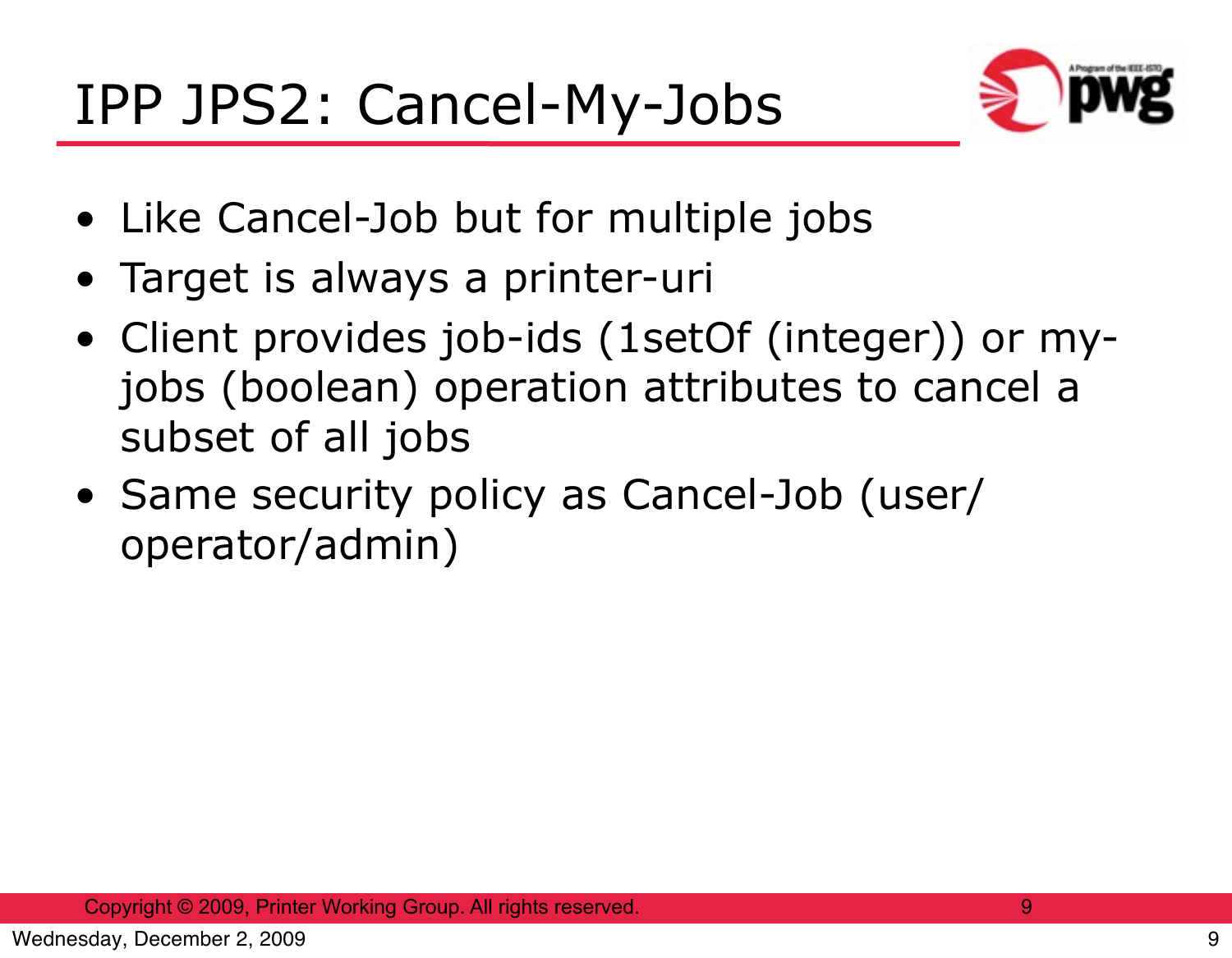

- IPP Job and Printer Operations Set2 (JPS2)
	- Revise Prototype Draft per review at December F2F
	- Prototype at Xerox (or elsewhere)
	- PWG Last Call in Q1 2010 (w/IPP Version 2.0 2nd Ed)
- IPP Version 2.0 Second Edition
	- Initial draft in Q4 2009 add IPP/2.2 (Prod Print)
	- Include all IETF and PWG IPP extension specs
	- PWG Last Call in Q1 2010 (w/JPS2)
- IPP 2.0/2.1/2.2 Interoperability Testing
	- Interoperability event in Q2/Q3 2010
- IPP Everywhere
	- BOF at PWG F2F in February 2010 (Mike Sweet)